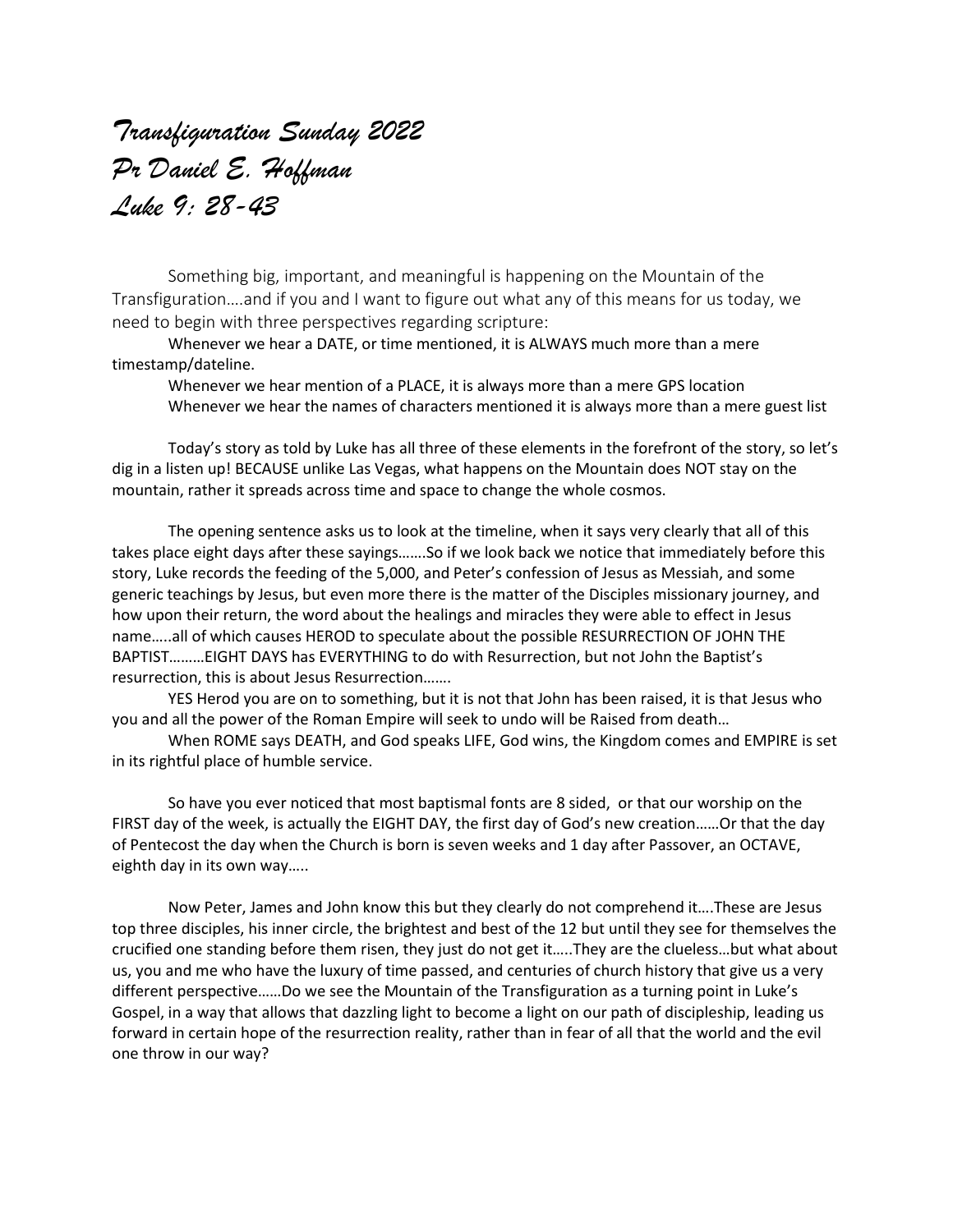In Luke's Gospel the Mountain of the Transfiguration and the Mountain of Calvary stand as if they were the two great towers of the Brooklyn Bridge. When we tie them together in a purposeful way, as if all of this is a part of God's plan, then the road that is suspended beneath becomes our pathway for discipleship connecting all that has come before, with all that follows……The road where we walk together in faith, with the crucified and risen Christ leading us in his way for us and for all....

But notice what happens when Peter, James and John encounter the incredible mystery of Jesus on the mountain, engulfed in dazzling light, having a conversation with Moses and Elijah…..Out of their sleepy haze they offer to build three booths, CABANAS so that the three can take a load off and settle into a real conversation with cocktails and appetizers….

But the mountain is NO PLACE TO LIVE, there is no water, no food, nothing there that can sustain life……but what Moses and Elijah know that Jesus is learning is that what is there on the mountain is God's living presence, God's own living word, that does give life, that in fact sustains life for God's people in every time and place……

Moses went to the mountain to pray and receive the 10 commandments, and after he was gone 40 days the people thought he was dead, so they went with plan B, the golden calf, and when Moses returned and the Living word, met the Golden calf, God's word brought DEATH to SIN, and it was not pretty, but it was GOOD!

Elijah went up the mountain to escape an army of soldiers who had orders to kill. He hid out in fear of his life and when the storms came, and the soldiers fled, Elijah heard the thunder, and he felt the earth shake, and then he heard the still small voice. A voice of promise and hope, and because of that still small voice Elijah went down the mountain to speak God's word of life, to the powerful and the powerless, and he was known to be one of the greatest prophets, so great that he was taken up into the heavens, RESURRECTED, before the eyes of God's people…..

Moses, Elijah, and Jesus have all been to the mountain and because they have been to the mountain, what they do, and say in the valley, is always about God's word of life…..and that is nowhere more true than in Jesus which is why Jesus cautions the boys who went up with him, NOT TO SPEAK about what they had seen or heard………UNTIL the day of RESURRECTION it will make no sense, but AFTER THE DAY OF RESURRECTION it makes perfect sense…….. It is maybe the ONLY thing that does make sense.

And here is the thing……the time and place, where you and I become characters in the ongoing story of God's word bringing hope and peace to a troubled world………We are here today, in the heart of the resurrection reality. This is our eighth day,

Like the Mountain of the transfiguration, we come to this place, weary and tired, worn down by all those things that cause us fear and dread, but here in this place we are engulfed in the light of God's good news. WE hear words of forgiveness, we hear a story that is full of hope….REAL HOPE that is grounded in the lives of people just like us, who God has called to follow

Martin Luther went to the mountain and spent a year translating the New Testament into German in the Wartburg Castle…..When he finished his work, he returned to Wittenberg and found the city in chaos so he settled in preached, taught, and spent the remainder of his life with a death sentence over his head, yet filled with HOPE and JOY, he reshaped the life of the Church to take on the form of its head Jesus Christ…..

Martin Luther King began one of his boldest speeches with the words I HAVE BEEN to the MOUNTAIN…..and he too lived in hope, knowing the risks, and the threats he pressed onward with a word of freedom and new life for our nation…